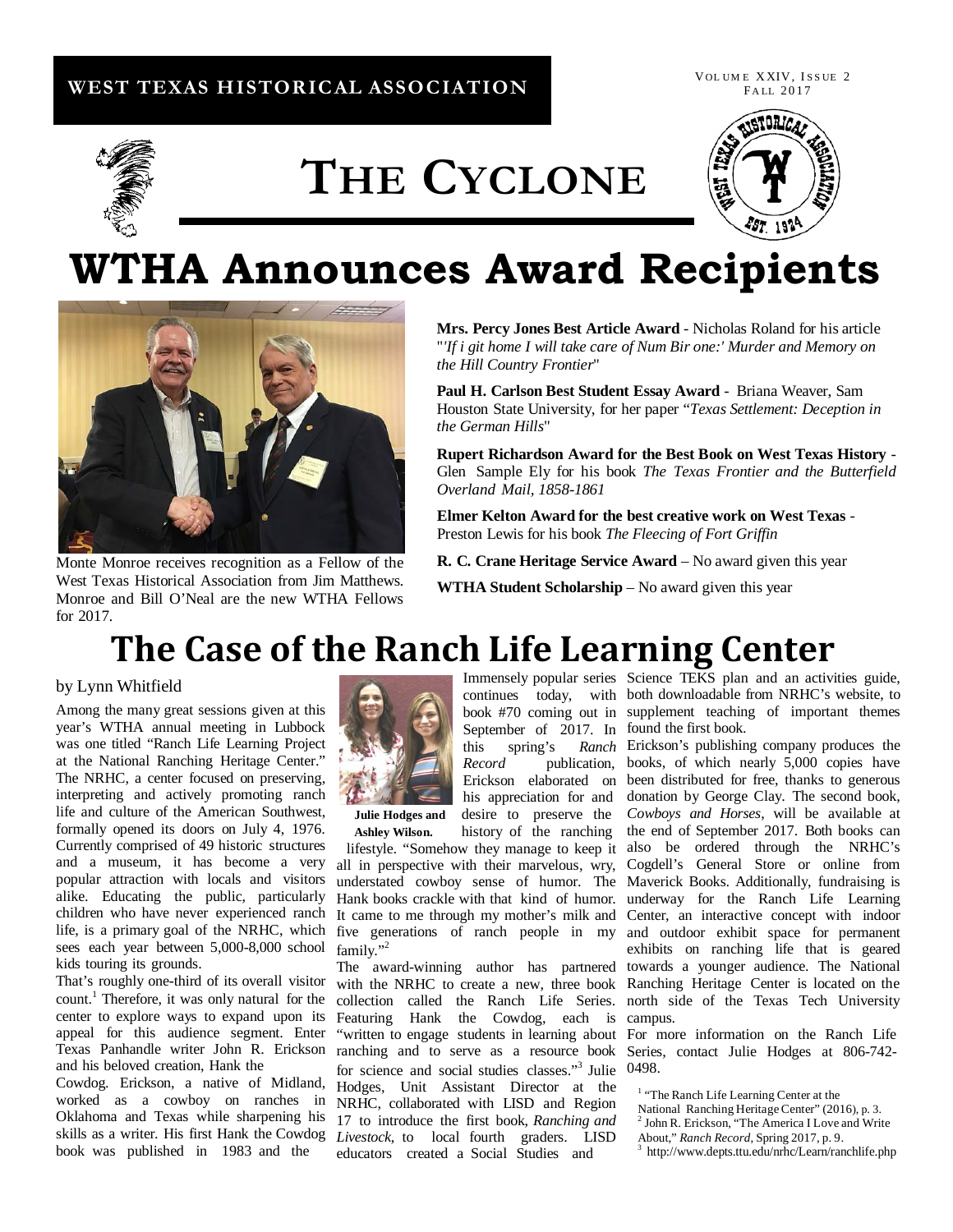# **Celebrating 20 Years of the Southwest Collection's "New" Building**

### by Lynn Whitfield and Robert Weaver

Although the Southwest Collection was not formally established by the Texas Tech Board of Regents until 1955, its origins date to the founding of Texas Technological College in 1925. Texas Tech's first librarian, Elizabeth Howard West, an avid historian and archivist, began collecting research material from West Texas ranches.

By 1949, materials included the records of several historic West Texas ranches, including the Espuela Land & Cattle Company, the Matador Ranch, and Double U Company. By 1963, the Southwest Collection's three million manuscript items had far outgrown its modest space in the basement of

the West Texas Museum and it moved to quarters in the old Library. It opened its current facility in 1997.

Now also housing the Texas Tech University Archives, Rare Books, the Sowell Family Collection in Literature, Community, and the Natural World, the Crossroads of Music Archive, and the Archive of Turkish Oral Narrative, the Southwest Collection evolved into the Southwest Collection/Special Collections Library. Today it contains more than 1,800 collections, including original manuscript materials, letters, diaries, military documents, and business records. It also houses hundreds of books on the American West and Southwest; 1 million photographs; 6,300 oral histories; 1,500 newspaper and periodical titles, with over 175,000 issues available digitally;



**Some of the many WTHA members who have worked at the Southwest Collection over the past 40 years include, from left to right, Lynn Whitfield, Freedonia Paschall, David Murrah, Annette Nall, and Jim Matthews.**

8,000 reels of microfilm; and thousands of reels of motion picture film and video tape.

With continued collecting emphasis on ranching, water, natural history, sports history, wind power, and aerospace history, the Southwest Collection/Special Collections Library is one of the major research collections in the United States. The SWC/SCL has had a long-standing association with WTHA. Its four former directors – Seymour V. Connor, Sylvan Dunn, David J. Murrah, and Bill Tydeman – were all WTHA members. Its current Associate Dean, Jennifer Spurrier, is a WTHA Life Member and Executive Board member. The WTHA headquarters also transferred from Abilene in 1997 to be housed into the new building, and it continues to reside there. Here's wishing another successful 20 years of collaboration between the two organizations!

### Rattlesnake Springs

### by Jim Matthews

Rattlesnake Springs is located twenty-two miles north of Van Horn on the west side of Texas Highway 54 along the base of the Sierra Diablo mountain range. The spring rises through a limestone fault and was part of a system of springs and waterholes throughout West Texas that allowed Comanches, Apaches and traders to cross the wide arid lands. Today, the spring is located on private ranch land.

In the late 1870s, Captain Louis H. Carpenter of the Tenth Cavalry reported concerning Rattlesnake Springs, "The water of this spring is always reliable,



but is disagreeable to the taste, and not very beneficial for horses or men. In addition to the suphuretted hydrogen, so plainly tasted and to the smell, the water is also charged with some of the salts of lime, making it excessively hard." To the east rose two large salt lakes. The ground between lakes and spring was flat, covered by sparse grasses and saline deposits. West of the spring rose

the jagged rocks of the Sierra Diablo. A wide cut wound back into the mountains from near the spring forming Rattlesnake Canyon.

In 1880, the spring became a focal point in the army's campaign against Apache raiders under Victorio. In an attempt to prevent Victorio from reaching water, four companies of the Tenth Cavalry engaged the Apaches at Rattlesnake Springs on August 6, 1880 in the last major Indian battle fought on Texas soil.

(*The Cyclone* tries to print a short article on a geographic or historic site in West Texas in each issue. If you have an article to share, send it to jjmatthews2@att.net.)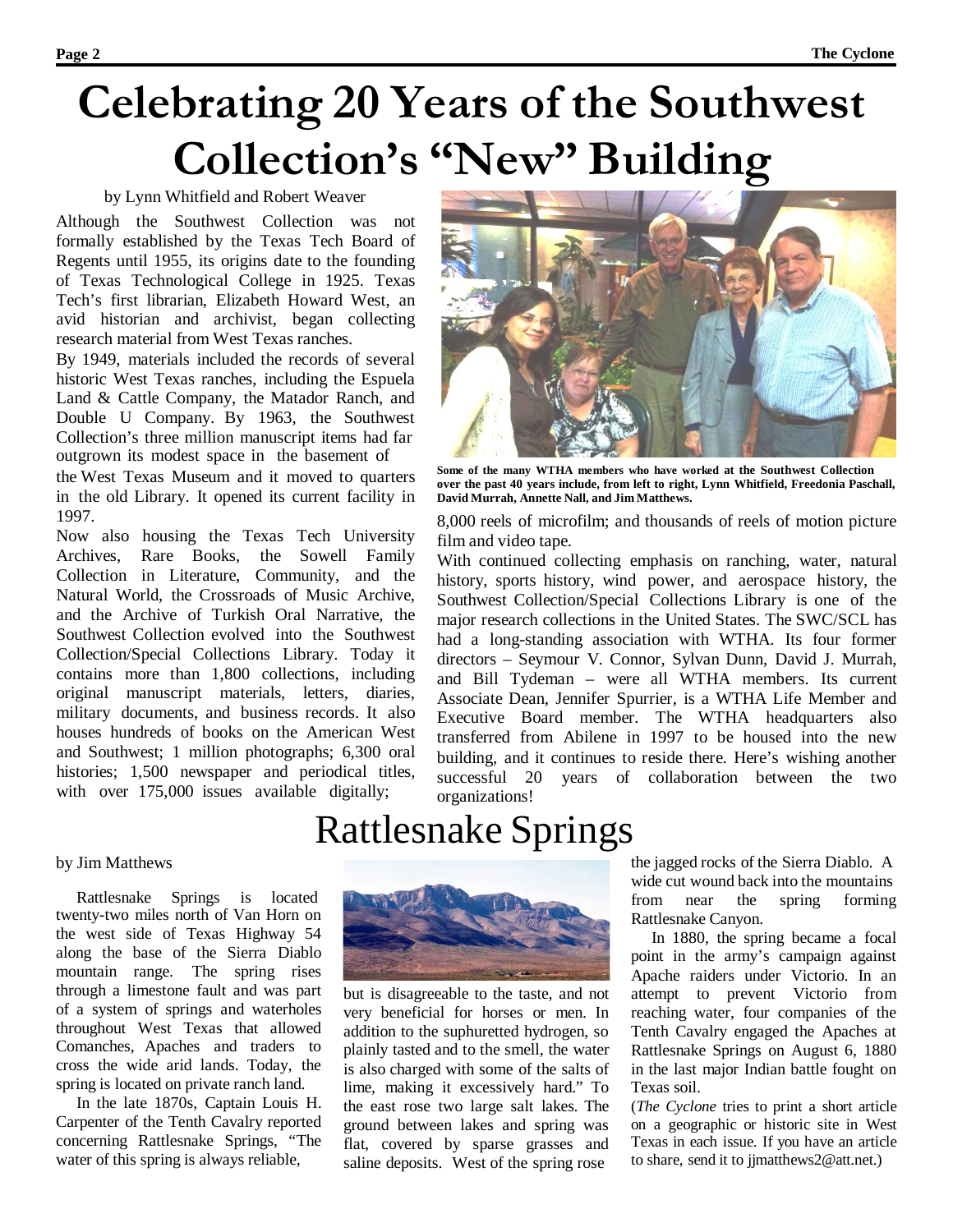# West Texas and Its Press as I Have Known Them

By George S. Anderson

*[From the 1942* West Texas Historical Association Year Book*]*

West Texas was in a state of evolution in 1885. Its people were not certain what the outcome would be. Ranchers said it would never be a farming country and the few farmers who inhabited the sparely settled counties wondered if they were of sound judgment in trying to grow crops in this country.

Abilene, San Angelo, and Wichita Falls, now splendid cities of thirty-five to sixty thousand population, plus the war camps, were villages of three to four thousand inhabitants. State school land sold for as little as \$2.00 per acre and West Texas farmers were looked upon with a degree of pity. However, at that early date in the development of the West there were numbers of farms and smaller ranches where the owners were producing feed and grain crops with success. Cotton was almost an unknown quantity.

The Santa Fe Railroad had reached Brownwood on the way to San Angelo, and the Texas & Pacific Railroad was t he only rail system in what Abilene people were pleased to designate the Abilene Country. For many years railroads dominated transportation without any sort of competition and were lords of all they surveyed. Abilene, Merkel, Sweetwater and Colorado City were the principal trading points for the entire section known as Central West Texas.

December 26, 1885, Captain V. H. Anderson, S. V. Anderson, Sam H. Anderson erected the first store Lyons and the writer landed at the old building in Roby. It was soon Cottonwood Spring on Cottonwood discovered that the land belonged to El Creek, about one-half mile south of the Paso County, and as Anderson, Lyons present Fisher County court house at & Bagby had a contract to locate the Roby, Texas, camped in the only house county site, or try to do so, on land near there (the X. O. X. Ranch, owned belonging to D. C. and M. L. Roby, by Bill Patterson, who lived at another survey was run and the court Comanche, Texas) and preparation to locate Roby and enter The Anderson store was moved to the the town in the race for the county seat southwest corner of the square, the of Fisher County.



Captain Anderson and his two sons had arrived from Bell County in a covered wagon on December 21, a trip that required two weeks. Sam Lyons lived with his father, Captain Lyons, a veteran of the Mexican War, about ten miles east of Roby in the Woods Chapel community, and was known as a land agent, locating "suckers" on school land for a commission.

Fisher County was attached to Nolan County for judicial purposes and John Bagby was the county surveyor of Nolan County. It being necessary to secure the services of a surveyor, a partnership was formed consisting of Anderson, Lyons & Bagby. The town of Roby was laid out. The first court house square being placed on the site of the present High building, where Captain house was located on its present site.

present location of the Citizens State Bank of Roby. For some time the Anderson building was occupied by the post office and as a boarding house or hotel. The building was small, but during the first year religious services were held in it. Rev. S. H. Blair, a Baptist minister from Merkel, was among the first to preach in the new town. A Presbyterian minister by the name of Moody from Sweetwater also preached in the small building, as did a Methodist minister by the name of Johnnie Dickerson, of Sweetwater.

Captain V. H. Anderson was the first postmaster of Roby. He was appointed in 1886 and served until Harrison was elected President, when the Republicans removed him and appointed a man by the name of J. W. Cave, who had cast the only Republican vote in Fisher County. Cave held the office a few months and resigned. December 31, 1889, Mrs. V. H. Anderson was appointed postmaster and held the office until January 11, 1916, when President Wilson ruled that no one could be reappointed who had reached the age of 65 years. At this time her daughter, Mrs. M. M. Ferrel, was appointed, and she held the office from January 1616, to March 1941.

The writer recalls that it fell to his lot to carry the flag to locate the blocks, lots, streets, and alleys in Roby; and though a small boy at that time, in later years he was a flag bearer when the County of Fisher was surveyed and the lines of the county established.

In 1886 a petition was circulated in which the county commissioner's court of Nolan County was asked to allow Fisher County to be organized. It was at this time that the big contest for the county site was staged. The petition contained some 160 names, some of which were fictitious (names of dogs among them) and the opposing parties, headed by a man by the name of E. D. Strang, who was promoting the opposition town of Fisher, located on the Clear Fork of the Brazos River, four and one-half miles north of Roby,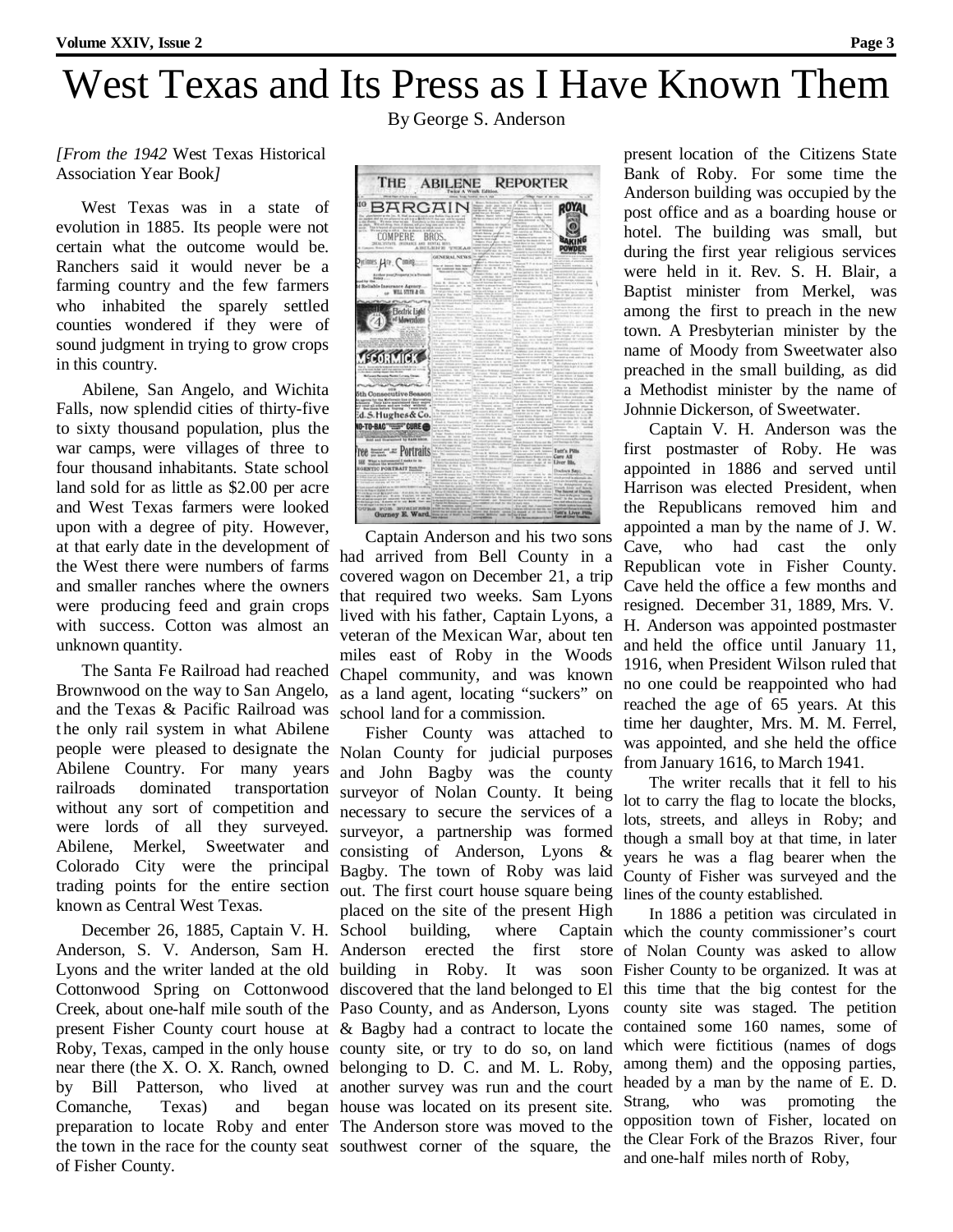had a lot of trouble securing evidence and the crops failed many of them left. the law school of the University of petition, for advocated of be organized. However, after several parts of the state. days of hotly contested court hearings the county fixed by the court.

talking point and so the contest citizens. warmed up from day to day. Means of securing election returns were not as they are today, and in consequence when the election was held the result was not known until the following day. Fisher was five votes to the good with one box, Eskota, out. When the Eskota box was heard from the total of 20 votes were solid for Roby, and the victory for the new town was complete. There was talk of a contest, but it soon stopped and the town of Fisher gradually faded from the picture. were gradually cut up and sold to small Some of its buildings were moved to Roby. The first court house in Roby was a small two story frame building which cost about \$6000. In this building some of the hottest court contests that West Texas has known were held. The Hon. J. V. Cockrell, experience to have witnessed the vast later elected to Congress, was district pastures of 1885 change into the rich judge, and he was a most staunch farms of today; the small villages of judge. Lawyers of statewide reputation that day expanded into such fine cities often practiced in his court. Judge C. R. as Abilene, San Angelo, Sweetwater, Breedlove, one of outstanding lawyers, owned a ranch in Odessa, Lubbock and other thriving Fisher County and often practiced in towns of West Texas. And this bring the courts at Roby. Judge Breedlove me to the consideration of the second wrote the charter for Simmons College subject: and was a member of its first board of *Newspapers of West Texas* trustees.

was stated in the first paragraph of this just a lad. Fisher County had no article, was "evolving." Farmers came newspaper at that time and only a few in covered wagons, stayed awhile and post offices. Judge Royston C. Crane, left. They did not know how to dry now of Sweetwater, Texas, had farm, and when sandstorms rolled in graduated from Baylor University and

to remove such names from the Some "stayed with the stuff" and all Texas, and upon the recommendation wanted more time before the election spirit that made them believe in West located in Roby for the practice of law, was called, and if they could succeed in Texas. As the years passed and the his chosen profession. The need for a showing that there were fewer than 150 seasons became more regular, farming county newspaper caused him to legal voters on the petition, the court in West Texas reached a point where establish on January 26, 1888, the would not call the election nor grant row crops and cotton could be counted Fisher County Call at Roby, Texas. He the petition asking that Fisher County on with as much certainty as in other was joined in the publication of the who did were repaid for the pioneer of his friend, Judge C. R. Breedlove,

the election was ordered and the day successful contradiction that the farmer Printers were almost unknown in the for the election for the organization of who stays on the farm and mixes a few west at that time, but it was found that As usual in such elections, great cotton will find that the average in experienced printer, and he was put in interest was manifested by the West Texas is really above that of other charge of the *Call* and the writer was supporters of each town. Roby being sections, and he will also find that a employed by Judge Crane as "Devil," in almost the exact center of the county large per cent of the people who live in the name for beginners in the trade at furnished the Roby crowd a strong West Texas are genuine American that time. The *Call* had a rather up and head of good stock with feed crops and Dr. J. D. Davis of Roby was an



#### **Postcard of the courthouse in Roby, TX.**

The larger ranches of the early days ranchers and farmers. The old longhorn steer with a spread of five to ten feet is no more. In his place the beautiful herds of Herefords roam the valleys and hills.

It has been a most interesting Texas most Colorado City, Big Spring, Midland,

West Texas in those early days, as journalistic field was in 1887, when My first experience in the

Today it can be said without fear of moved to Roby from Anson, Texas. paper by Judge W. M. Smith, who down experience financially, often causing Judge Crane to reach into his funds secured from the practice of law in order to make ends meet. But at all times the paper was a credit to the county and town. Judge Smith sold his interest to his partner, who took Frank Kiefer, Jr., into partnership, and later the paper was sold to Marvin McLean, of Georgetown, Texas, a young lawyer, who now resides in Washington, D. C. McLean sold it to Speer Brothers, now living in Fort Worth (Judge John Speer is a member of the court of civil appeals at that place). Judge Crane served Fisher County as county attorney and county judge, and had much to do with the growth and prosperity of the county. He moved from Roby to Abilene in 1899, and practiced law here for three years. After receiving "a tip" that the Orient Railroad would build into Sweetwater, he bought property there and moved to that place in 1902, where he has resided to this date. Judge Crane is without doubt one of the leading, if not the leading, historian of West Texas. He has given Hardin-Simmons University and other educational institutions of Texas many priceless volumes of historical value, and has been untiring in his efforts to see that the true history of the glorious West is kept for posterity.

> The writer and E. H. Keifer established the *Roby Times* in 1892. The *Times* was printed on a Gordon job press one page at a time and was a four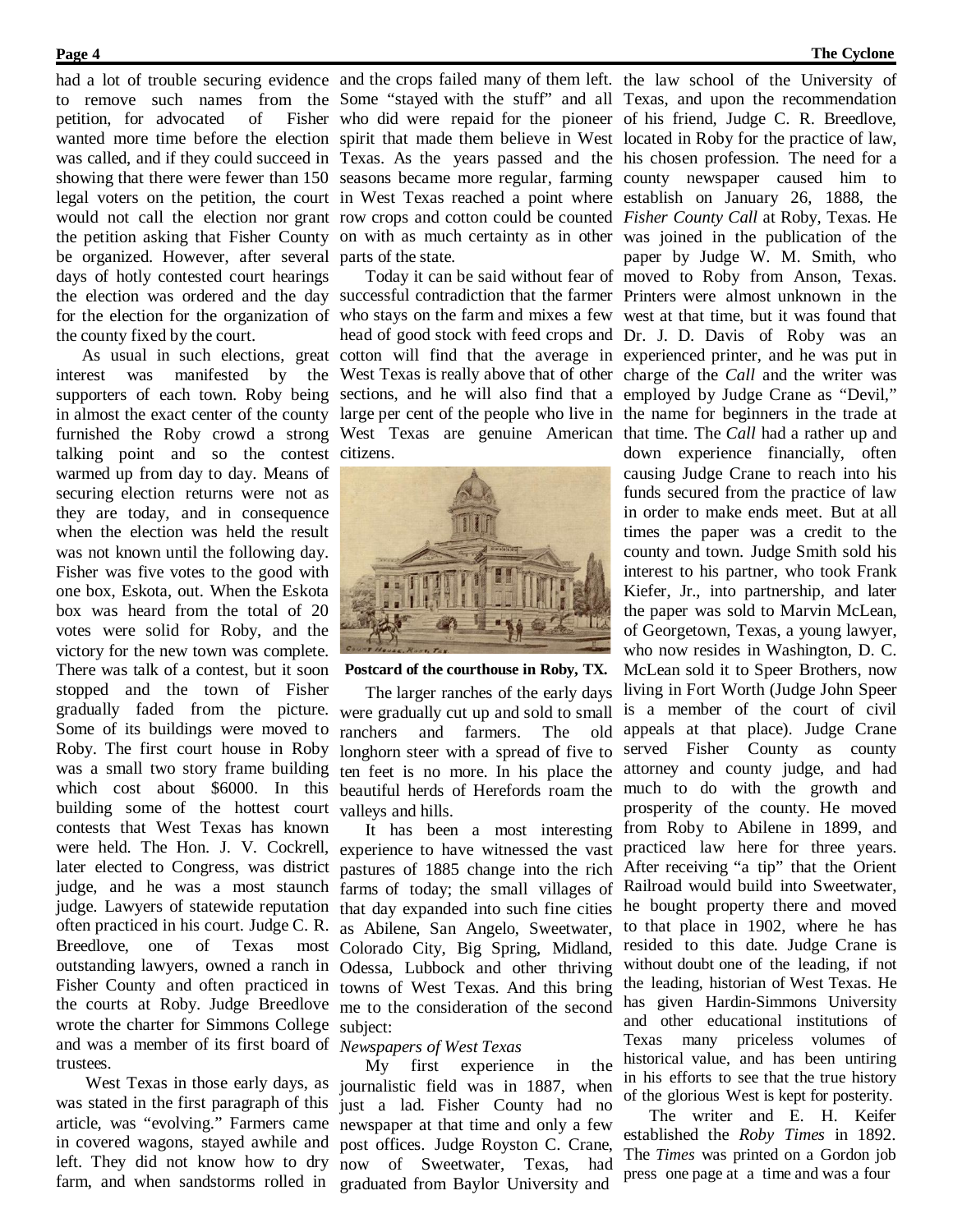circulation of around 500. It had a seems ancient history, making it hard writer moved to Abilene it was sold appeal to the reader. Daily papers to L. B. Allen and A. P. Kelly, who publish from three to five editions moved the plant to Anson to publish each day, the radio broadcasts news a Populist paper.

bought a half interest in *The West* local news that really interests the *Texas Baptist*, at Abilene, Texas, and public. Even with that handicap there thus became a part of Abilene. In are many weekly papers published 1895, John Hoeny, Jr., President and that are making good and serving principal owner of The Abilene their communities with profit to town Printing Company, publishers of the and owner. *Abilene Reporter*, a weekly newspaper, employed me as foreman, Springs, Midland, Odessa, Lubbock, local editor and business manager of Wichita Falls, Abilene, and other *The Reporter*.

publication of a daily edition which favorably with any in the United was a small local paper without States. All issue from one to five telegraph service. *The Reporter* also editions daily and have circulations later issued a semi-weekly of 5,000 to 50,000. publication and purchased a small early day printer in Abilene, names of the following weekly a weekly paper which he successfully Seymour; *Leader*, Graham; *Times*, years. *The News* was owned during Baird; *Western*, Anson; *Pantagraph*, its existence by a number of firms Big Spring; *News*, Abilene; *Voice*, and was finally absorbed by *The Abilene Daily Reporter.*

the first linotype to be shipped west Childress; *News*, Estacado; of Fort Worth and east of El Paso. Exchange, The writer became the first member Sweetwater; *Reporter,* Abilene; of the Associated Press between *Headlight*, Dublin; *Leader*, Forth Worth and El Paso east and Ballinger; *Panhandle*, Mobeetie; west and Wichita Falls and Austin *Light*, Wichita Falls; *Standard*, San north and south, a five hundred word service, a membership which I still enjoy. *The Reporter-News* is now receiving around 20,200 words daily. The morning franchise of similar size is held by M. B. Hanks, who is also a member of the United Press and other news gathering associations.

Weekly newspapers in the earlier periods were carefully edited and printed and many of the files will compare most favorable with the best weekly papers of today. News in the early days was good for a week and did not cause the paper to appear out

page, six column paper with a of date. Now an item two days old rather successful career, but after the to publish a weekly paper that will The author was In December 1894, the writer weekly or semi-weekly field little but traveled with his almost every hour, leaving the

In 1896, *The Reporter* began the newspapers at this time that compare San Angelo, Sweetwater, Big cities of West Texas have daily

afternoon paper. J. A. Lowry, an *County Call* of 1888 contained the means to promote the establishment of established *The Taylor County News*, newspapers in West Texas: *Scimitar,* University. He continued to publish published in Abilene a number of Throckmorton; *News*, Albany; *Star*, the *Abilene Reporter.* In 1903, he *The Abilene Reporter* purchased Seymour; *Free Press*, Haskell; *Index*, The Exchange list of the *Fisher* Anson; *Herald*, Mineral Wells; the rest of his life. Anderson died on *Review*, Della Plain; *Cresset*, *Exchange*, Benjamin; *Record*, Angelo; *Ranger*, Miami; *Gazette*, Fort Worth.

> Outstanding weekly papers published at that time in West Texas, among others, were: *The Abilene Reporter*, John Hoeny, Jr. editor; *The Colorado Clipper*, Dr. Alf H. H. Tolar, Editor; *The Sweetwater Record,* R. A. Musgrove, Editor; *The Albany News*, Dick McCarty, Editor; *The San Angelo Standard*, "Pat" Murphy, Editor; *The Fisher County Call*, R. C. Crane, Editor.

### **George S. Anderson**

born on October 18, 1871, in Salado, Texas. In 1885, at the age of 15, George father and older brother in a covered wagon to Fisher County where his



father helped establish the town of Roby. In 1888, Judge R.C. Crane and W.M. Smith established the first newspaper in Fisher County, the *Fisher County Call.* George was hired as a printer's apprentice and within three months became the typesetter for the paper. He married Minnie Kiefer in 1890 and they moved to Abilene in 1893. Anderson bought a half-interest with Dr. George W. Smith in the *West Texas Baptist* newspaper. The paper began publication primarily as a what is now Hardin-Simmons and edit a number of papers including became a trustee of Hardin-Simmons and remained active in that position for February 16, 1964. At the time of his death, Hardin-Simmons vice president W. T. Walton recalled, "His moral support in the affairs of the school and the community and his wonderful example of Christian stewardship made him one of the truly great men of our area."

### **Roby in 1996**

In November 1996, Roby briefly rose to national fame when 42 local farmers and workers at the cotton gin won \$46 million in the Texas Lottery. This made 7% of the population millionaires, a higher percentage than the Kingdom of Brunei. While Roby achieved temporary celebrity, the lottery did not make much difference in the long run. Each winner was paid 20 yearly installments of \$39,000 after taxes, not a lot to keep a cotton farm operating.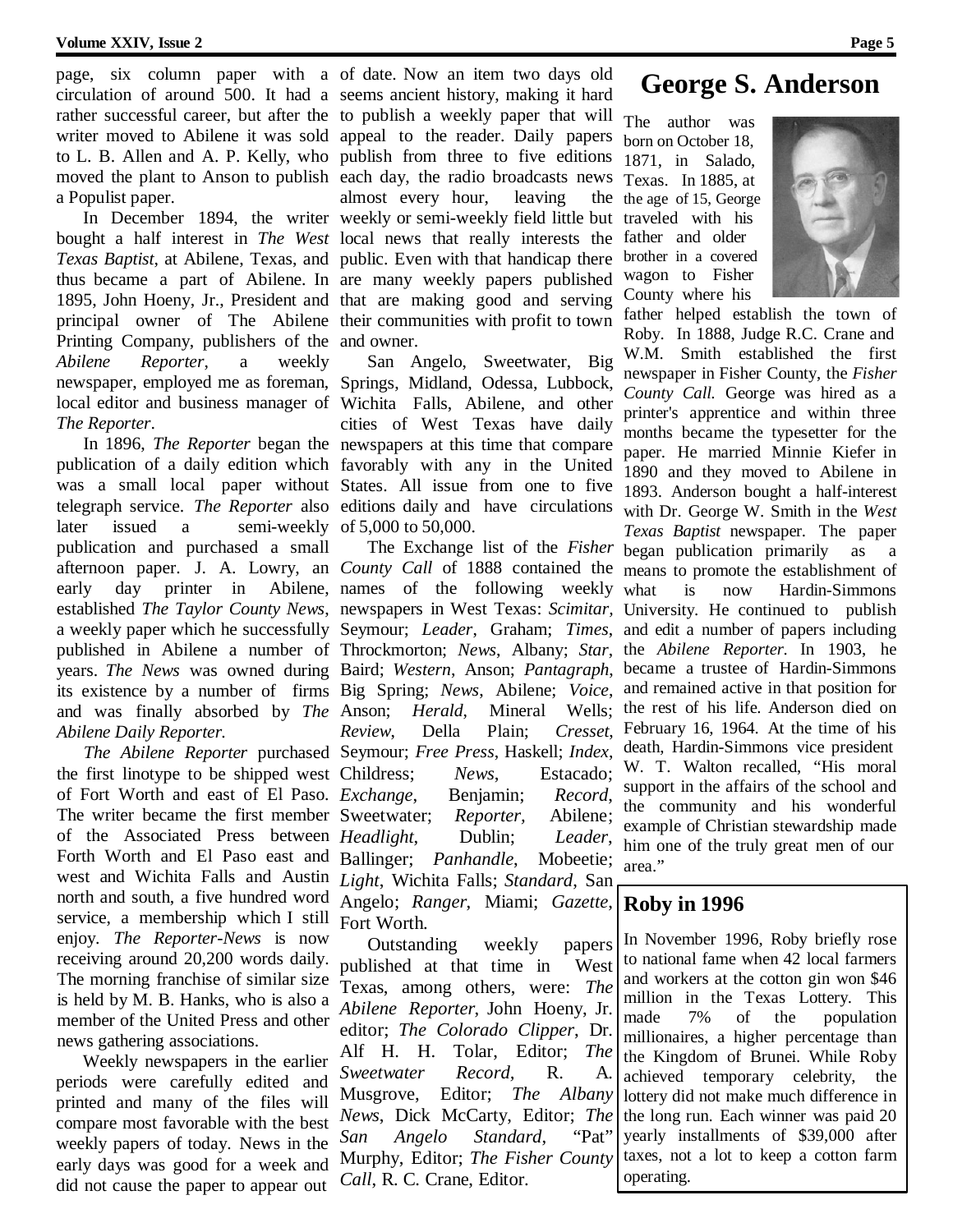### News ArouNd west texAs



**Bob Saul, Robert Hall and Becky Matthews presented the WTHA session at the first conference of the Central Texas Historical Association.**

**Ruth Cooper**, Chair of the Runnels County Historical Commission, announced **Randall Conner** as the recipient of the Distinguished Service Award in the Preservation of History in Runnels County. Conner has been a long time member of the commission, and has been active in the founding and operation of various museums in Runnels County. He is now working closely with the Southwest Collection in the preservation of the Runnels County newspapers.

**Jessica Tharp** of San Angelo, who presented *Prohibition in San Angelo: Demon Rum's Persistence* at the 2017 conference participated in the first Summer Institute on Holocaust Remembrance at Hanze University of Applied Sciences in Groningen, the Netherlands.

**Sylvia G. Mahoney** was a speaker for the Great Western Cattle Trail Association Conference and History Symposium in Bandera. She is author of the award winning book *Finding the Great Western Cattle Trail*.

**Alwyn Barr** and **Debbie Liles** were program faculty in the recent Humanities Texas "Writing Texas" conference held in association with Texas State University. The institute drew 51 Texas teachers to San Marcos in June for three and a half days of faculty presentations and seminars.

**J. Brett Cruse** has a new edition released of *Battles of the Red River War: Archeological Perspectives on the Indian Campaign of 1874* which was the 2009 winner of the Rupert N. Richardson Award

**Jerry Lobdill** was a speaker at the 2017 RoundUp of the Wild West History Association in Fort Worth during July with a 30 minute presentation on "The Bloody Legacy of Deacon Jim Miller".

**Anne Medlock** of West Texas A&M University, **Joel Zapata** of Southern Methodist University and **James Vice** of Texas Tech University are the first recipients of the Center for the Study of the American West research grants. The grants, which range from \$400 to \$1,600, fall into two categories: CSAW Research Grants (internal) and Jo Stewart Randel Grants (external). The grants are open to professional researchers and students in all academic disciplines and allow the recipients to pursue research opportunities on any topic related to the American West.



The Official Historian of the State of Texas, **Bill O'Neal**, was a featured speaker at the National Cowboy Symposium on September 9 in Lubbock. In the audience to hear his presentation on "Outlaws of the Old West" were former WTHA president **Marisue Potts** (left) and **Carol Campbell** (right), the R. C. Crane Heritage Service Award winner for *Line in the Sand*, which is scheduled to air on KERA, the Dallas-Ft. Worth PBS station.

The **Southwest Collection/Special Collections Library of Texas Tech** announced that it now has 175,000 digitized newspaper issues online. **Austin Allison** of the SWC/SCL digitization group made that announcement on September 8. The entire newspaper collection can be view by the public at https://swcoir.tdl.org/swco-ir/handle/10605/2123.

The **Southwest Collection/Special Collections Library** at Texas Tech University recently acquired the records of H. T. Ponsford and Sons Company that worked with the Trost and Trost architectural firm in building many commercial structures in El Paso.<br>Freedonia Paschall. SWC/SCL **Freedonia Paschall,** SWC/SCL archivist made the announcement.

Members of the **Parker County Historical Commission** and the **Taylor County Historical Commission** recently were presented Distinguished Service Award certificates from the state of Texas. The Texas Historical Commission gives the award to county historical commissions that document programs of history and preservationrelated projects. Other counties that have received the Distinguished Service Award include **Jeff Davis, Kimble, Mason, Menard, McCulloch, Runnels and Tom Green.**

A Memorandum of Understanding has been signed between the **Center for Big Bend Studies** at Sul Ross State University and the Instituto Nacional de Antropología e Historia, the federal agency that oversees and investigates all anthropological and historical sites in Mexico. The agreement will initially focus on several U.S.-Mexico frontier projects along the Texas-Coahuila and Texas-Chihuahua border. The first two projects under the memorandum focus on two historic cave sites: Mexican Lion and Spirit Eye. The former is in Coahuila directly on the Rio Grande/Río Bravo, adjacent to the Rio Grande Wild and Scenic River; the latter is on a private ranch on the Texas side of the river in the Big Bend area.

The **Heart of West Texas Museum** in Colorado City celebrated the opening of a museum annex with a number of new local exhibits and the dedication of a historical mural painted by Leola Anderson.

The community of **Rowena** unveiled a historical marker on their public square in a ceremony conducted by descendents of Rowena's early families and the **Runnels County Historical Commission**.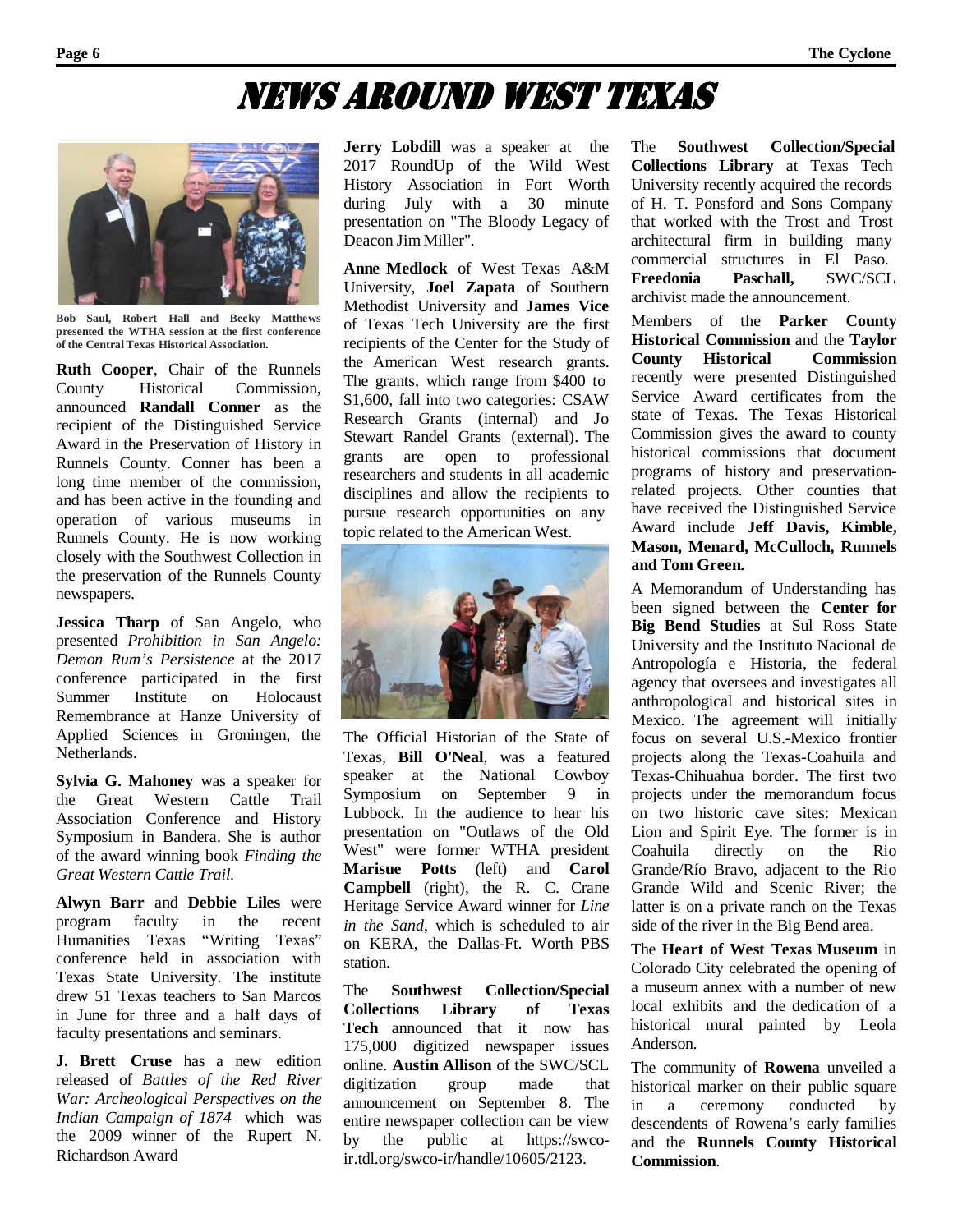### **UPCOMING:**

*October 7, 2017* – **Edwards Plateau Historical Association** at Celebration Hall, First United Methodist Church in San Angelo, TX. Registration begins at 9:30 am and a luncheon is available. For information contac[t](mailto:tomgreen.chc@gmail.com) [tomgreen.chc@gmail.com.](mailto:tomgreen.chc@gmail.com)

*October 12-14, 2017* - **East Texas Historical Association** fall meeting, Moody Gardens Hotel, Galveston, TX. For information go to https://etha.wildapricot.org/Fall-Meeting.

*October 19, 2017* - **The Center for the Study of the American West** at West Texas A&M will have UC Berkeley borderlands historian Brian DeLay present the Nall Lecture this fall. His title is "The Texas Gun Frontier and the Travails of Mexican History." The lecture will be at 7:30 pm in the Hazlewood Room at the Panhandle Plains Historical Museum.



**White buffalo statue in Snyder, TX.** *October 20-21, 2017* – **West Texas Trails Association** annual meeting at the Snyder Coliseum, Snyder, TX. Includes tour Friday. For information contact Robert Hall at 903-261-1044

or [westtexastrails@gmail.com.](mailto:westtexastrails@gmail.com)

*October 21, 2017* – **Permian Historical Society** Fall Conference in Kermit, TX. 9 am–1 pm, Winkler County Senior Citizens' Center, 416 E. Campbell. To reserve lunch or for information: [peggy.kelton@gmail.com](mailto:peggy.kelton@gmail.com) or [sjd@crcom.net.](mailto:sjd@crcom.net)

*October 25-28, 2017* - **Texas Map Society** Fall Meeting in conjunction with the annual meeting of the Southwest Division of the American Association of Geographers at Sam Houston State University, Huntsville, TX. For more information go to https://texasmapsociety.org/events/.

### *Oct 27- Oct 28, 2017* - **Fort Belknap**

**Days**, Newcastle, TX. A living history event including a blacksmith, chuck wagon, candle maker and military re-enactment units from across the state. For more information call 940-846-3222 or email [jnhammond1836@gmail.com.](mailto:jnhammond1836@gmail.com)

*November 1-4, 2017* - **Western History Association** at the Hilton San Diego resort and Spa, 1775 East Mission Bay Drive, San Diego, CA 92109. For information contact [westernhistoryassociation@gmail.com.](mailto:westernhistoryassociation@gmail.com)

*November 10-11, 2017* - **Center for Big Bend Studies** annual conference, Sul Ross State University, Alpine, TX. For information contact [http://cbbs.sulross.edu/conference.php.](http://cbbs.sulross.edu/conference.php)

### **WTHA Co-Sponsors Reception for Texas Historical Commission**

The Lubbock Heritage Society in conjunction with the Lubbock County Historical Commission, McPherson Cellars, the Texas Plains Trail and the West Texas Historical Association sponsored a meet and greet reception for visiting members of the Texas Historical Commission on July 26, 2017. The event was held at McPherson Cellars, a wine production and events facility renovated from what was originally the old Coca-Cola bottling plant in downtown Lubbock.



**Lubbock Heritage Society President Pam Brink**  $w$ elcomes guests to the reception.



**Mari Nicholson-Preuss and Gene Preuss were two of many WTHA members to attend.**

### **In Memory . . .**



**John Clifton Caldwell** was a rancher, photographer, and independent businessman. Born in Abilene in 1933, Caldwell moved to Albany at the age of

three and graduated from New Mexico Military Institute in Roswell in 1950. He attended West Point and served in the US Army. Clifton married Shirley Welch in 1958, and they had five children. Caldwell devoted more than five decades to the preservation and promotion of Texas history and culture. He was appointed to the Texas State Historical Survey Committee in 1968 by Governor Preston Smith. He was an active member for thirteen years. As Chairman, he changed the name from Survey Committee to the Texas Historical Commission. Caldwell led many historical organizations in Texas. In the 1980s, he was appointed to the National Advisory Council for Historic Preservation. He and his wife established the Clifton and Shirley Caldwell Texas Heritage Series at the University of Texas Press. Caldwell died April 11, 2017.

**Almeda Ruth "Poopsie" Watts** — a little lady who lived a very big life, passed away on July 25, 2017, just five days after celebrating her 98th birthday. She was a native of Floyd County and resident of Floydada for more than 50 years. She was born July 20, 1919, the second youngest of five siblings. Poopsie graduated from Lockney High School in 1935 and attended West Texas State College in Canyon. While there, she met and married H. G. (Red) Watts, a native of Happy. Red and Poopsie had five children. They moved to Floydada in 1950 and in 1956 bought the Barwise gin. In addition to farming 820 acres, they ginned around 15,000 bales of cotton every winter and sold starter seed every spring. Poopsie kept all the accounting books for both operations and was trusted and respected by all of the farmers.